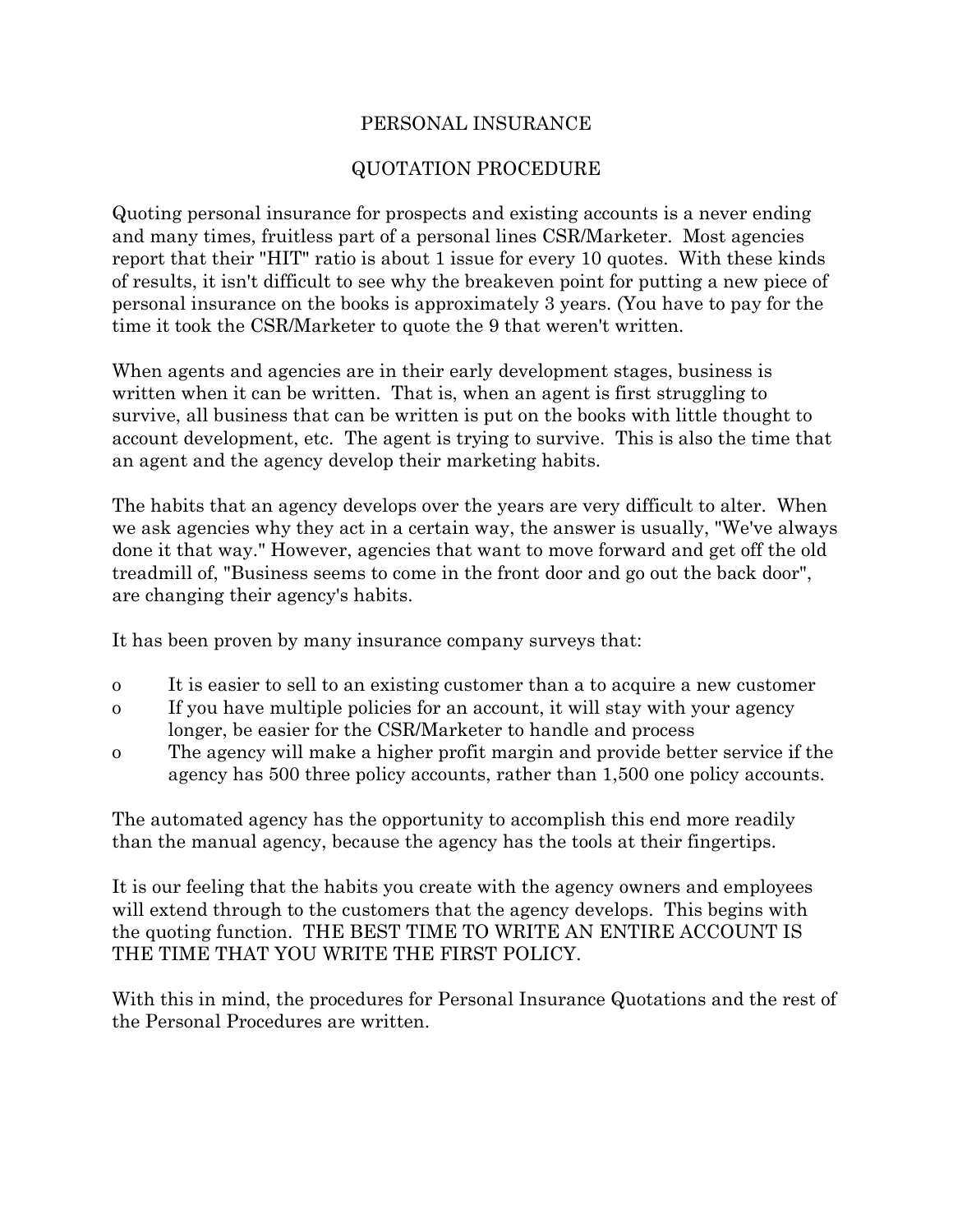## PERSONAL INSURANCE

# QUOTATION PROCEDURE

- 1. The CSR/Marketer or Producer receives a request from a prospect to quote their insurance. (Or it is solicited by the CSR/Marketer or Producer)
- 2. The CSR/Marketer or the Producer gathers information using the appropriate application in their computer. If this can't be accomplished the CSR/Marketer or the Producer should gather the information using one of the following:
	- o Complete the application of the company that most likely will be used
	- o Complete Form # PLCHKLSTFRM
- 3. CSR/Marketer or Producer secures copies of existing policies, if possible.
- 4. When the CSR/Marketer or the Producer soliciting the information, be sure to ask about other forms of insurance that the customer might have an exposure for or an interest in. (Also see questions on Family Risk Questionnaire) If questioned by the prospect as to the need for these additional inquiries, the CSR/Marketer or the Producer should say, "There are many ways to reduce the premiums that you pay, and I'm just trying to find ways to save you money, while at the same time providing you the best coverage available."
- 5. The CSR/Marketer or the Producer should avoid the tendency to just quote what the customer requests. Suggest higher limits and deductibles and additional coverages.
- 6. After the information is gathered, the CSR/Marketer enters data into the computer prospect file and, if necessary, into the rating computer to rate. (If not in computer already)
- 7. When the rating is completed, the CSR/Marketer prepares a written proposal of coverages and pricing using form # PLCOVAUFRM or PLCOVHOFRM. Included in this proposal should be all of the alternative quotes discussed with the customer in item #4.
- 8. If possible, the CSR/Marketer or the Producer should review the quotation with the prospect in person. If this is impossible, email proposal form (PLCOVHOFRM) or (PLCOVAUFRM) to them with Cover Letter (QUOTEPL).